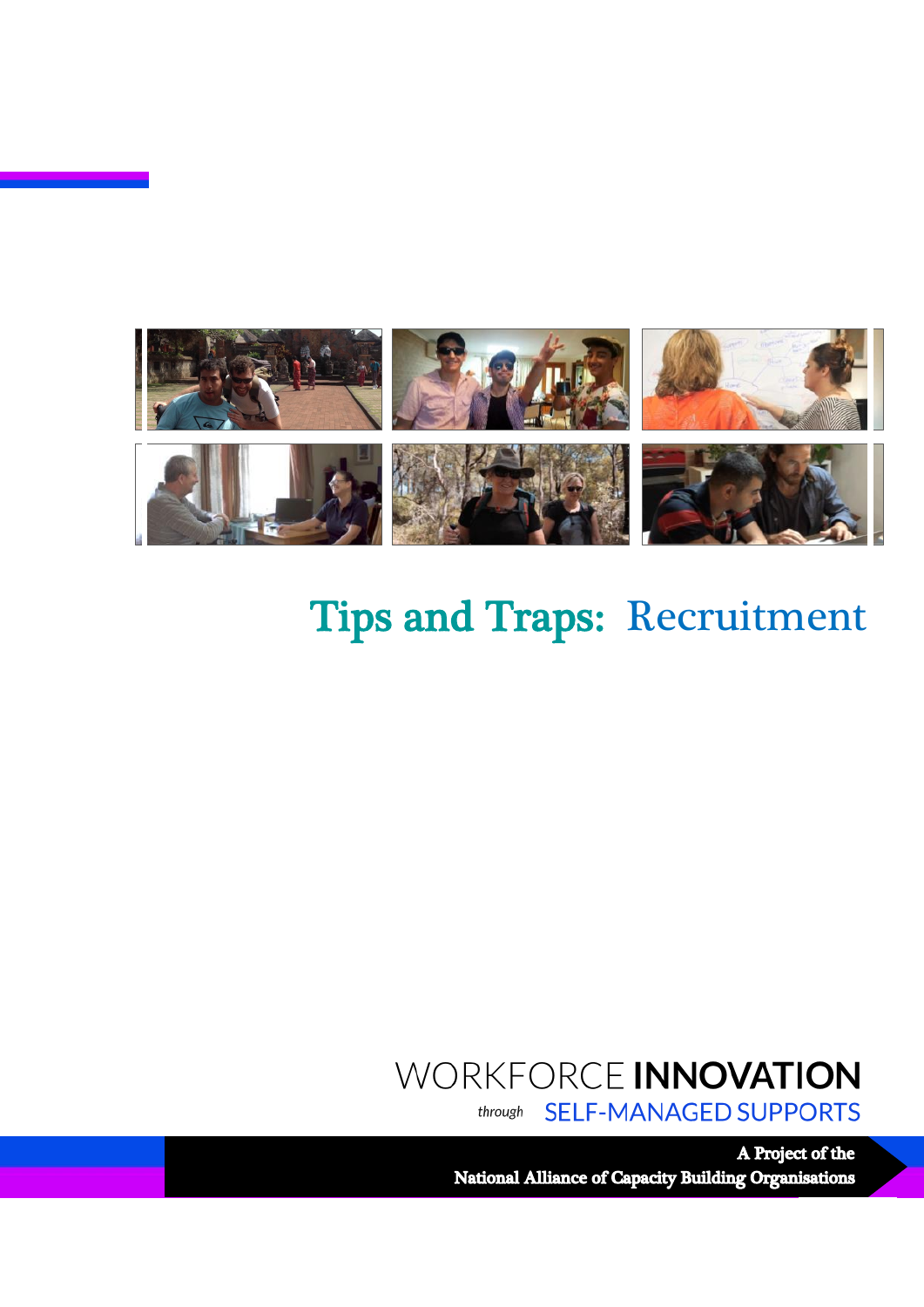## Tips and Traps: Recruitment

This Tips and Traps sheet covers job descriptions, advertising and short-listing, and pre-employment screening (reference and police checks).

### TIPS: How to find people



#### PERSONAL NETWORKS:

You might already know the person you want to employ. They could be someone from your child's school or a friend or neighbour. Think about people you have met at peer networking meetings or workshops or other interest groups. You can ask other people or families who self-manage if they know anyone with the skills or interests you are seeking. Your personal network is a good source for support with writing job descriptions.

#### ADVERTISE WHERE THE PEOPLE YOU WANT ARE:

You might be looking for a specific interest, skills or age group. If you want someone with a therapybased background advertising for students studying in this area at the local university or TAFE. This is also a good source for workers who are peers for a young adult. School newsletters or Facebook page is another source for recruiting younger people. If you want someone who is interested in a specific sport or recreational interest go directly to the source, e.g., the football club and use their newsletter, notice board or Facebook page.

#### ADVERTISE IN YOUR LOCAL COMMUNITY:

You can use free resources in your own community such as the community notice board at your local shopping centre or library or access free online local community groups or Facebook page.

#### CURRENT WORKERS:

Ask your current workers to get the word out that you are looking for new people to join the team. They might know someone already or be willing to ask around among their friends and community connections. People often start working with someone who self-manages because a friend told them about the rewards of this type of work. If you have a good team of people, word gets out. If you have a key worker or coordinator in your support team, they can do some of this work: drafting the job description, communicating with applicants, checking references etc.

#### USE AN ONLINE EMPLOYMENT PLATFORM:

This allows you to specify what you are looking for in a profile that potential workers can read. For example, the profile could be about the skills and interests of the worker you are seeking. You can also go through the profiles of people who are seeking work to create a shortlist for interview. Applicants are pre-screened by the service for references, certification Checks (e.g., First Aid certificate) and police checks. Some online employment platforms have feedback loops so you can read other people's reviews.

#### HR SERVICES:

Some agencies will do short listing and pre-employment checks for you. This means that you are only interviewing people who have the essential qualifications you require and all their clearances in place.